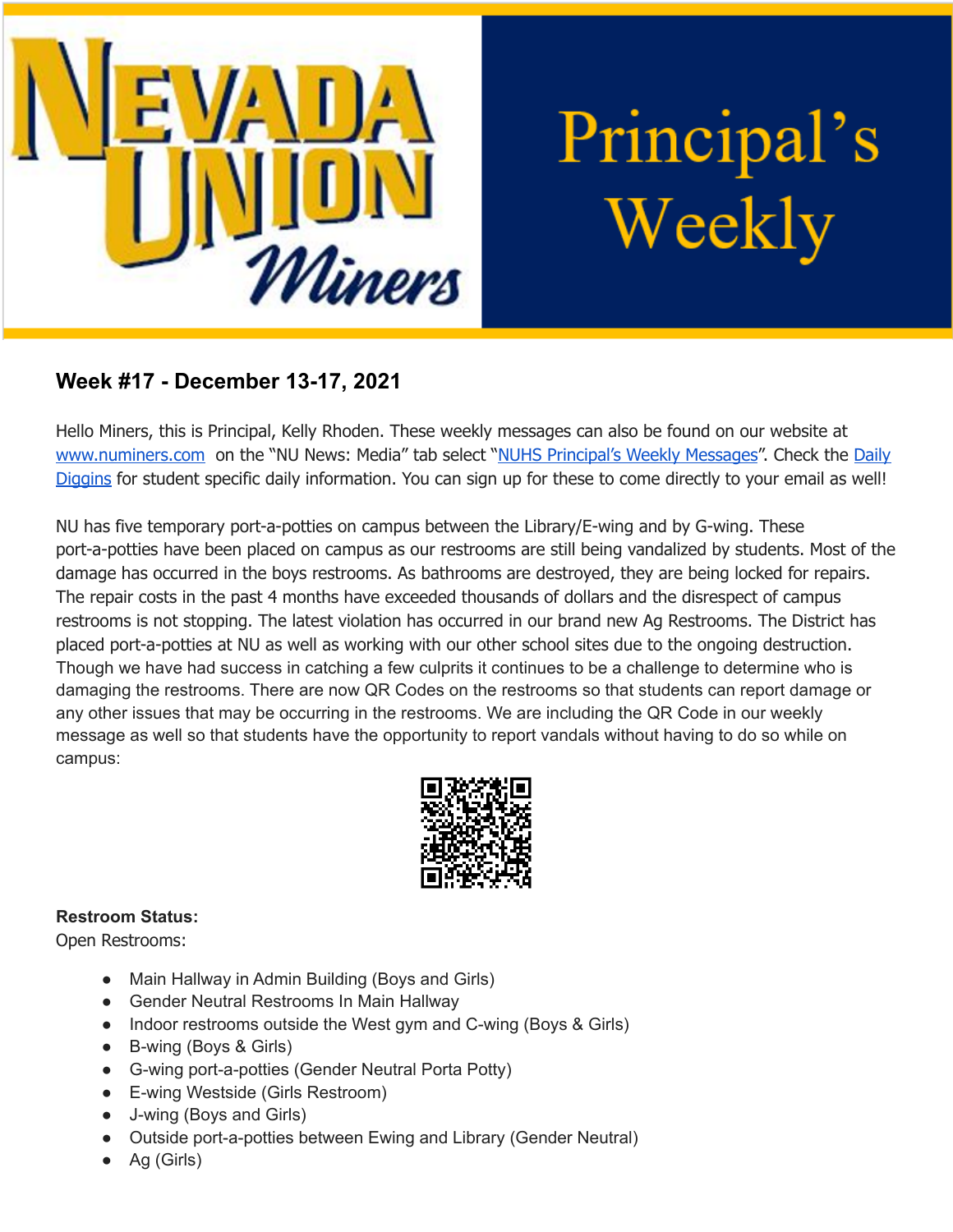Locking down restrooms in the future is dependent on students. The following boys restrooms are locked until further notice for repairs:

- G-wing
- West Side E-wing
- Ag

Restrooms closed during the school day and used for Special Events only due to location and supervision:

- Eastside E-wing restrooms
- Library Foyer restrooms

### **BELL SCHEDULE this week: Regular 4X8 Bell [Schedule](https://nevadaunion.njuhsd.com/documents/Bell%20Schedules/Bell-Schedule-2021-2022-NUHS-4x8.pdf)** December 13-17, 2021

#### **NU CHOIR: Come to the Music! Thursday, December 16, 2021 Don Baggett Theatre 7-9PM**

The event is free, however online ticket [donations](https://drive.google.com/file/d/1OqyCEUzsKx2hbJYyHTUpKILg-CNfD7s2/view?usp=sharing) are being accepted. Masks are required for this event.

### **SALVATION ARMY ANGEL TREE: Christmas Assistance**

If a family is in need of toys this Christmas, they can apply online at: [www.saangeltree.org](http://www.saangeltree.org/)

- **Registration is open until today, December 10th, but space is LIMITED**.
- Documents that will need to uploaded:
	- Identification
	- Proof of Nevada County Residence
	- Birth Certificate for each child
- Remember to have a wish list for each child!

# **Food Access Saturday**

10am to 12pm

Happening THIS Saturday! December 11th



Every 2nd Saturday at Interfaith Food Ministry 440 Henderson Street Questions? Call 530-273-8132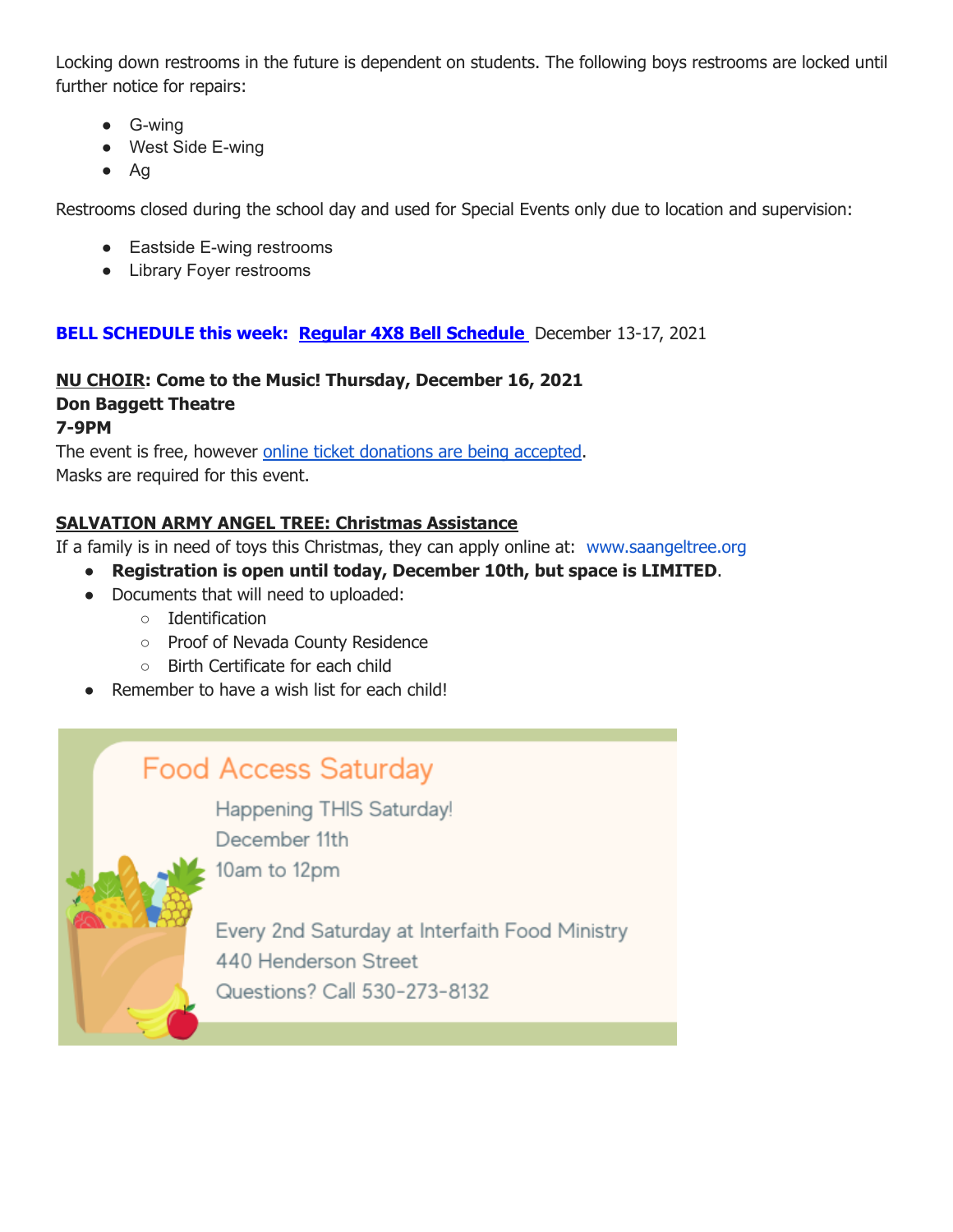# Holiday Food Distribution at Interfaith Food Ministry

Interfaith will be distributing Christmas meals!

Families that ONLY want the food items for their Christmas meal are encouraged to come Saturday December 18th, 3-5pm. Wait times will be much less on this day!

Families that are willing to have longer wait times and want BOTH the regular food distribution AND their Christmas meal can come: December 13 (M), 15 (W), 17 (F), 20 (M), or 22 (W), 10am - 1pm

Please come to IFM only once during these 2 weeks. For more info, click here.





CA COVID-19 Rent Relief is a program that can help! Families can apply at housing.ca.gov There is funding for past due rent and future rental payments!

# Do you have a family that needs help with utilities?

Project GO can help!

They have funding to provide financial assistance in the form of an annual (once every 12 months) utility payment for gas, electric, propane or firewood.

To apply for assistance please call (888)524-5705, follow the prompts. Press 2 if you reside in Nevada County.

A program assistant will return your call and process your application over the phone.

**The Nevada County Community Library** is happy to be hosting a *Winter Reading Challenge.* **The program** goes until January 14<sup>th</sup>. The challenge is for all ages, and it includes a drawing for a chance to win great prizes. Here is the link to the library website for more information and details about signing up: [www.mynevadacounty.com/3351/Winter-Reading](https://us-west-2.protection.sophos.com/?d=mynevadacounty.com&u=aHR0cDovL3d3dy5teW5ldmFkYWNvdW50eS5jb20vMzM1MS9XaW50ZXItUmVhZGluZw==&i=NjExNDMyNTU1NTQ0MzkwZjVmOGQyYzA2&t=TVRVRjhPYUNtaGphYUVKVUdkakZMaWpsZkVIaU4wdnYxMVRWR2JtcVV5Yz0=&h=f64268aeab4e43d2ad2e7a41b6372436).

### **ATHLETICS:**

NUHS Athletics [Schedules](https://nevadaunion.njuhsd.com/Athletics/Sports-Calendar--Schedules/index.html)

Athletic [Registration:](https://nevadaunion.njuhsd.com/Athletics/How-to-Register-For-a-Sport/index.html) Make sure you register your student to participate in sports now and in the future. This registration must be completed annually.